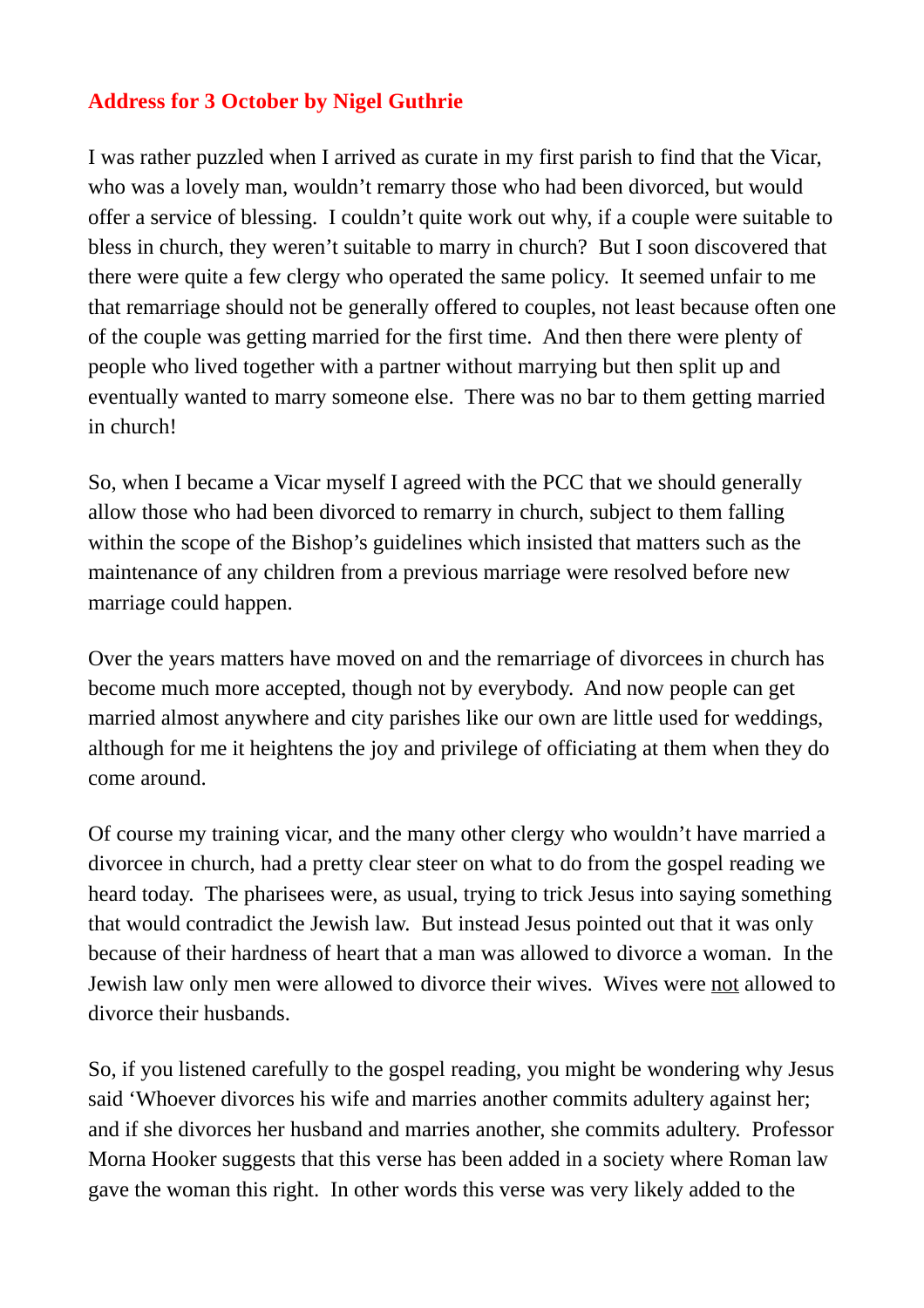gospel after the time of Jesus to bring his teaching 'up to date' for a new context. Which is very interesting because it means that, as we know from other additions to what we believe to be Jesus' words, interpretation of his teaching started almost as soon as his words had been uttered.

Which you would have thought would be a problem for those who feel that the words of the bible must always be interpreted the same for all time! But in fact many people do take a literalistic view of the words of the bible and not least when it comes to matters of relationships and marriage.

There is no doubt that Jesus believed divorce was a last resort. But don't we all? I've never met a couple who set out in marriage wanting to get divorced. But we can't avoid the reality that for people who end up in unloving or worse, abusive and violent relationships divorce is much better than remaining married. We are called to make loving and enduring relationships in our lives, whether these are marriages, partnerships or friendships. And those of us who have had the amazing blessing of being happily married can only want the same for those around us.

But when we look at other fundamental elements of Christian teaching about our relationships we realise that the church has not (to put it mildly) always got it right in its teaching and practice. The central idea that Christ has died for our sins so that we might be forgiven means that we must always hold out the possibility of a new start for those whose relationships have gone wrong. And then there is Jesus' teaching about not judging others and his merciful treatment of the woman caught in the act of adultery. In contrast to the teaching and practice of Jesus all too often the church has been quick to pass judgment and to cast the first metaphorical stone. Our judgement must always be tempered with mercy because God treats us all with his mercy which is inexhaustibly great. Yes, we are called to repentance for the hurts we have done to others but we are not condemned.

So the Church, or at least the Church of England, has been on quite a journey in discovering how it should minister to those who are divorced and wishing to remarry in church. What journey might God now be leading us on in learning how we should minister to those who wish to have same sex relationships blessed? A number of us engaged with the 'Living in Love and Faith' course which the Bishops are encouraging us to study this year and to feed back our thoughts. The process will then continue next year hopefully leading to a new statement of Anglican teaching in the sphere of sexuality and relationships. If you haven't looked at the material it is